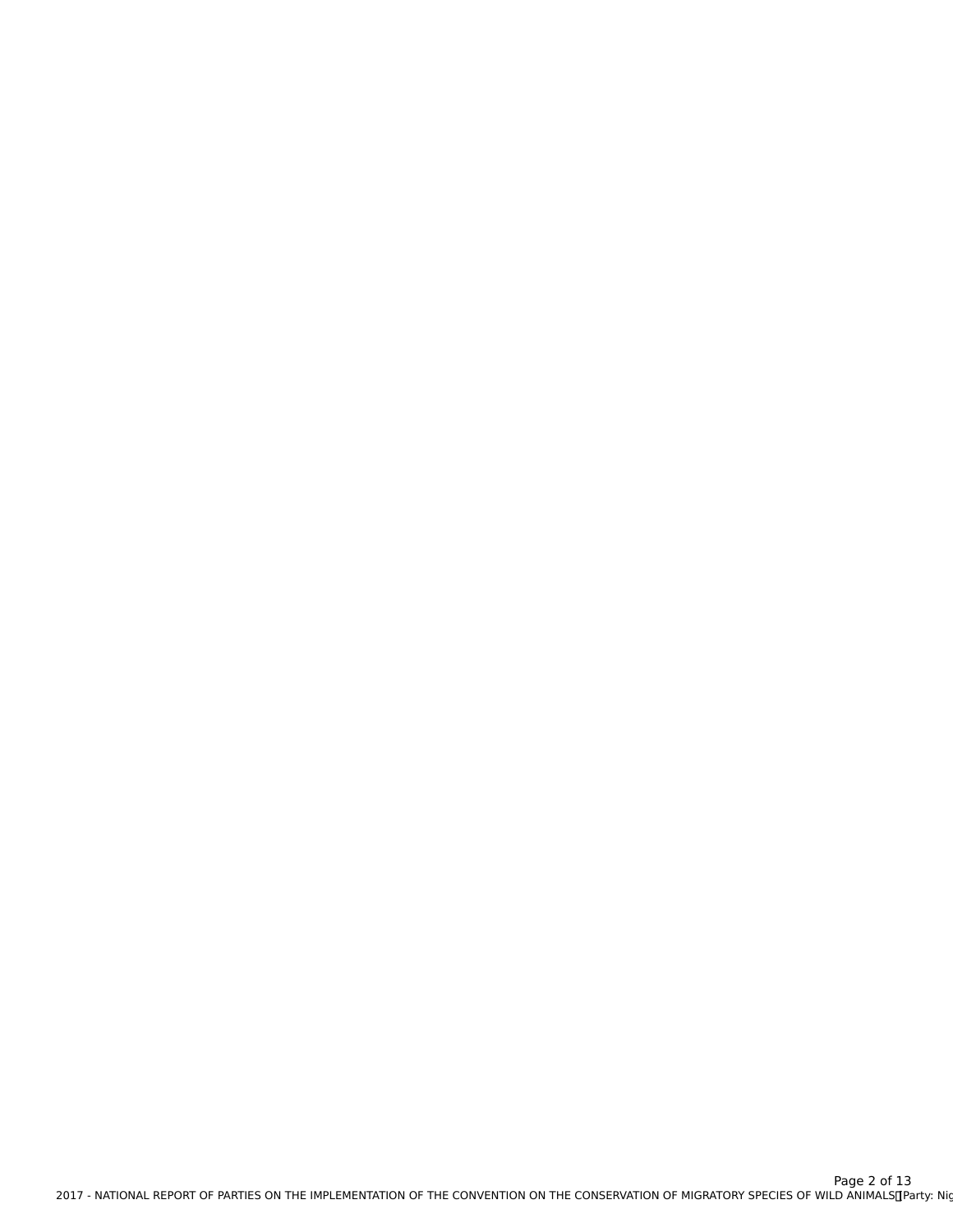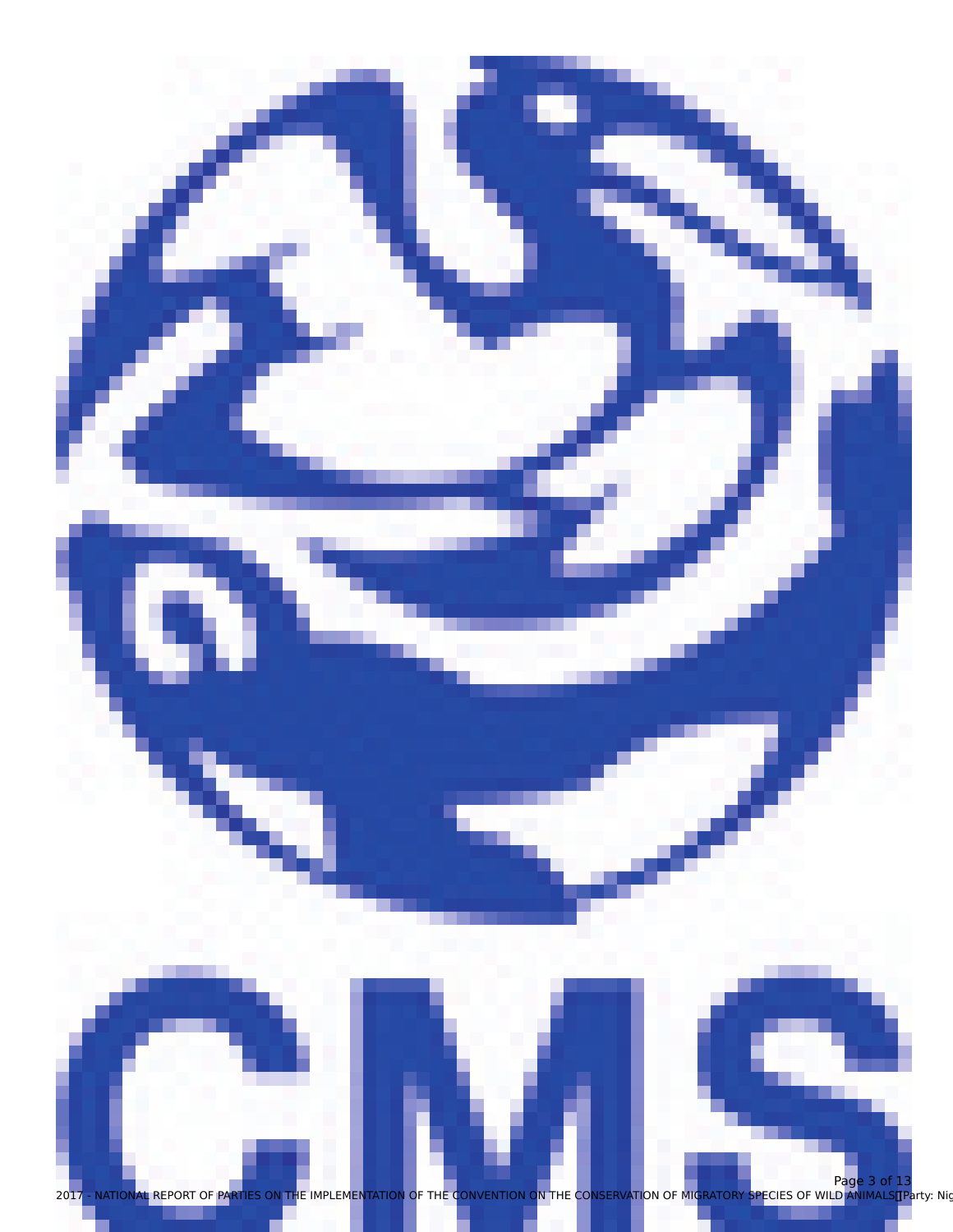#### **2017 - NATIONAL REPORT OF PARTIES ON THEIMPLEMENTATION OF THE CONVENTION ON THECONSERVATION OF MIGRATORY SPECIES OF WILDANIMALS**

#### **The deadline for submission of the reports is 24 April 2017. The reporting period is from May 2014 to April 2017.**

Parties are encouraged to respond to all questions. Parties are also requested to provide comprehensive answers, including, where appropriate, a summary of activities, information on factors limiting action and details of any mcluumg, where app<br>assistance required.

The reporting format was agreed by the Standing Committee at its 40th Meeting (Bonn, November 2012) for mandatory use by Parties, for reports submitted to the Eleventh Meeting of the Conference of the Parties (COP11). The 45th meeting of the Standing Committee recommended the use of the same format for reports submitted to COP12, 45th meeting of the Standing Committee recommended the use of the same format for reports submitted to<br>With necessary adjustments to take into account relevant COP11 decisions, in particular amendments to the Appendices and resolutions.

COP Resolution 9.4 adopted at Rome called upon the Secretariats and Parties of CMS Agreements to collaborate in the implementation and harmonization of online reporting implementation. The CMS Family Online Reporting System (ORS) has been successfully implemented and used by AEWA in their last Meeting of the Parties (MOP 5, 2012) reporting cycle. CMS now offers the Convention's Parties to use the ORS for submitting their national reports for the COP11 (2014) reporting cycle.

Please enter here the name of your country › NIGERIA

Which agency has been primarily responsible for the preparation of this report? › Federal Department of Forestry (Sticky Note comment EHI-EBEWELE 1 3/22/2017 12:53:46 PM FEDERAL MINISTRY OF ENVIRONMENT, FEDERAL DEPARTMENT OF FORESTRY, WILDLIFE DIVISION.

Please list any other agencies that have provided input › Federal Department of Fisheries on Fish matters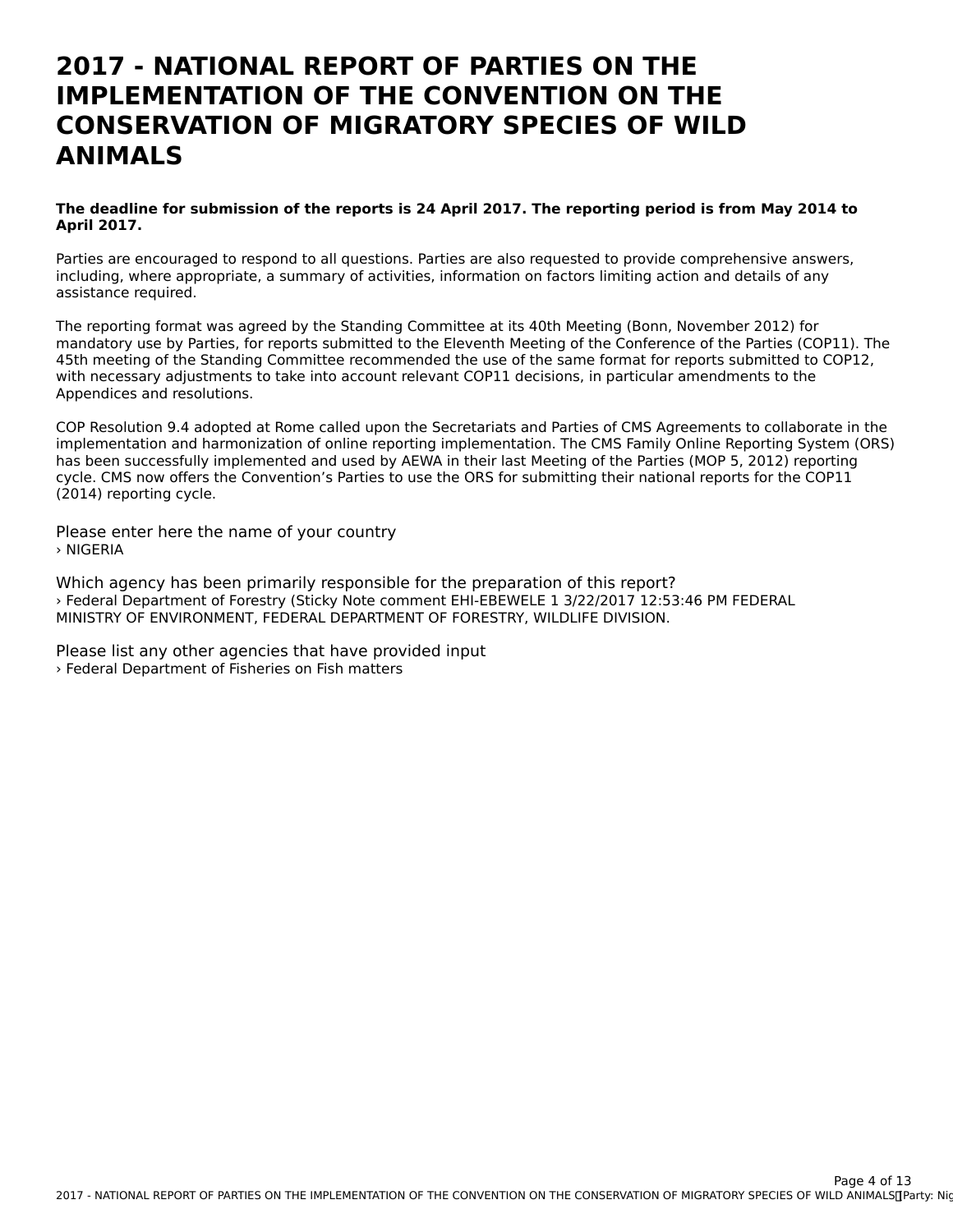#### **I(a). General Information**

Please enter the required information in the table below:

#### **Party**

Date of entry into force of the Convention in your country  $\rightarrow$  1st JULY, 1987

Period covered› 2014-2017

Territories to which the Convention applies › The entire Country (Nigeria)

### **Designated National Focal Point**

Full name of the institution › FEDRAL MINISTRY OF ENVIROMENT, DEPARTMENT OF FORESTRY, ABUJA, NIGERA.ABUJA, NIGERA.

Name and title of designated Focal Point › EHI-EBEWELE ELIZABETH, Dr (Mrs)

Mailing address › FEDRAL DEPARTMENT OF FORESTRY,› Plot393/394,Augustus Aikhomu Way, Utako, Abuja,FCT.

Telephone › +234 8023120106

### **Appointment to the Scientific Council**

Full name of the institution › NATIONAL PARKS SERVICE

Name and title of contact officer› Mr. YOHANNA SAIDU

Mailing address › AIRPORT EXPRESSWAY›P.M.B 0258, GARKI, ABUJA

**Telephone** › +234 8054329555

E-mail› yohannasaidu@yaoo.com

#### **Submission**

# **Name and Signature of officer responsible for submitting national report**

Name:› Dr. (Mrs) Ehi- Ebewele Elizabeth

Address:› Plot393/394,Augustus Aikhomu Way, Utako, Abuja,FCT.

Tel.:› 08023120106

# **Membership of the Standing Committee (if applicable):**

Name: › NIL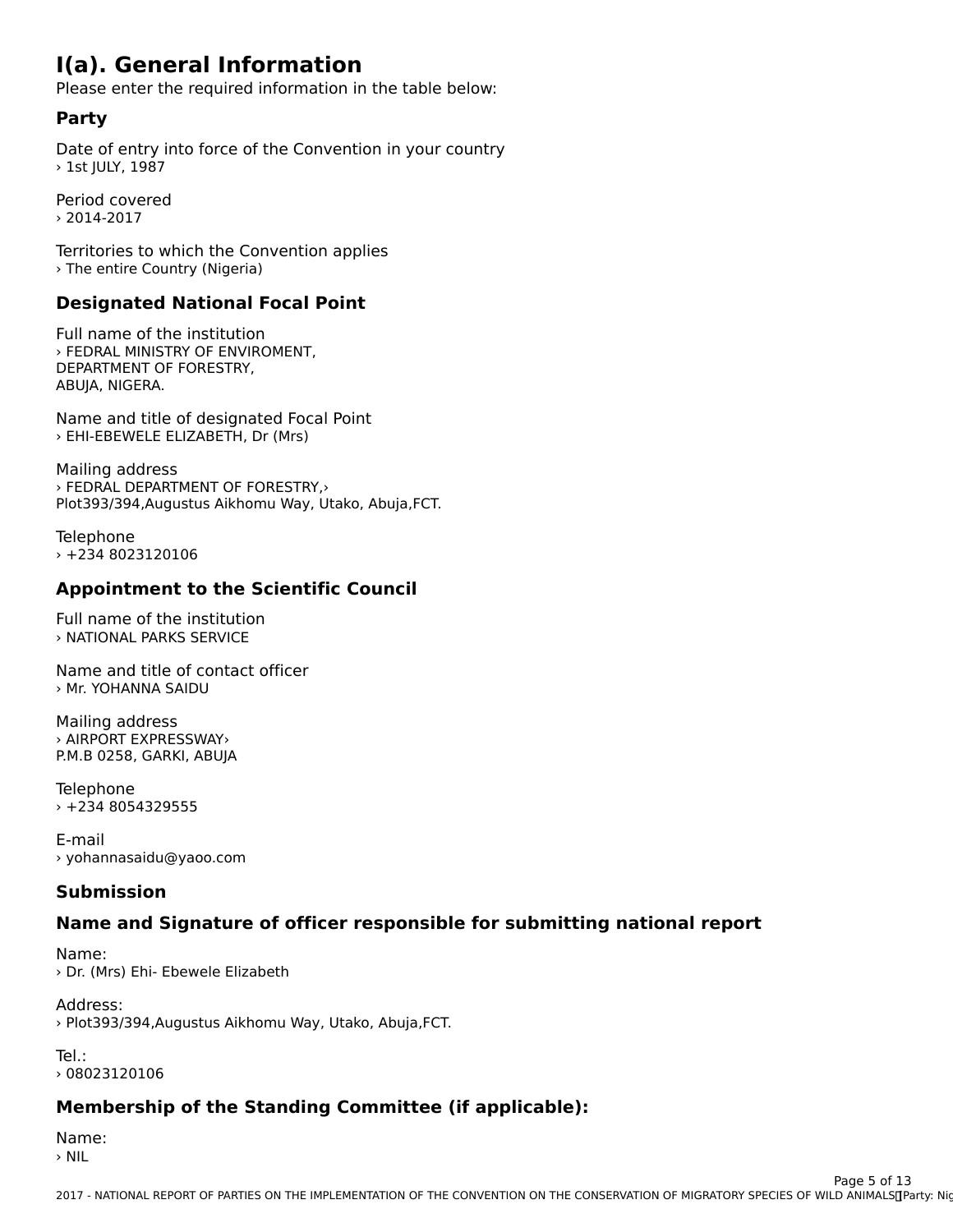#### Address

› NIL

Tel › NIL

Fax

› NIL

E-mail› NIL

#### **Implementation**

Competent Authority:  $>$  NIL

Other relevant Conventions/ Agreements (apart from CMS) to which your country is a Party:

› 1. CONVENTION ON INTERNATIONAL TRADE IN ENDANGERERED SPECIES OF WILD FAUNA AND FLORA (CITES) 2. AGREEMENT ON THE CONSERVATION OF AFRICAN- EURASIAN MIGRATORY WATERBIRDS (AEWA).

3. AGREEMENT ON THE CONSERVATION OF GORILLAS AND THEIR HABITAT (GORILLA AGREEMENT)

3. AGREEMENT ON THE CONSERVATION OF GORILLAS AND THEIR HABITAT (GORILLA AGREEMENT)

4. MEMORANDAM OF UNDERSTANDING CONCERNING CONSERVATION MEASURES FOR MARINE TURTLE OF THE ATLANTIC COAST AFRICA (MARINE TURTLE MoU).

5. MONITORING OF ILLEGAL KILLING OF ELEPHANT (MIKE)6. CONVENTION ON BIOLOGICAL DIVERSITY (CBD)

6. CONVENTION ON BIOLOGICAL DIVERSITY (CBD)<br>7. UNITED NATION FORUM ON FORESTS (UNFF)

8. RAMSAR CONVENTION ON WETLAND OF INTERNATIONAL IMPORTANCE

National policy instruments (e.g. national biodiversity conservation strategy, etc.):› WILDLIFE SPECIES PROTECTION ACT THE ENDANGERED SPECIES (CONTROL OF INTERNATIONAL TRADE AND TRAFFIC) AMENDMENT ACT 2015.

#### **CMS Agreements/MoU**

**Please indicate whether your country is part of the following Agreements/MoU. If so, please indicate the competent national institution**indicate the competent national institution

#### **AEWA (1999)**

**AEWA (1999)** ☑ Party

#### **National Focal Point**

Name› MR ABULMALIK, Abubakar Ozigis

Address › Plot393/394,Augustus Aikhomu Way, Utako, Abuja,FCT.

Tel

› 08066333850

E-mail› oziabdulmark4@yahoo.com

#### **Gorilla Agreement (2008)**

**Gorilla Agreement (2008)**  $\boxtimes$  Party

#### **National Focal Point**

Name› Mr JOHN, Timothy Daniel

#### Address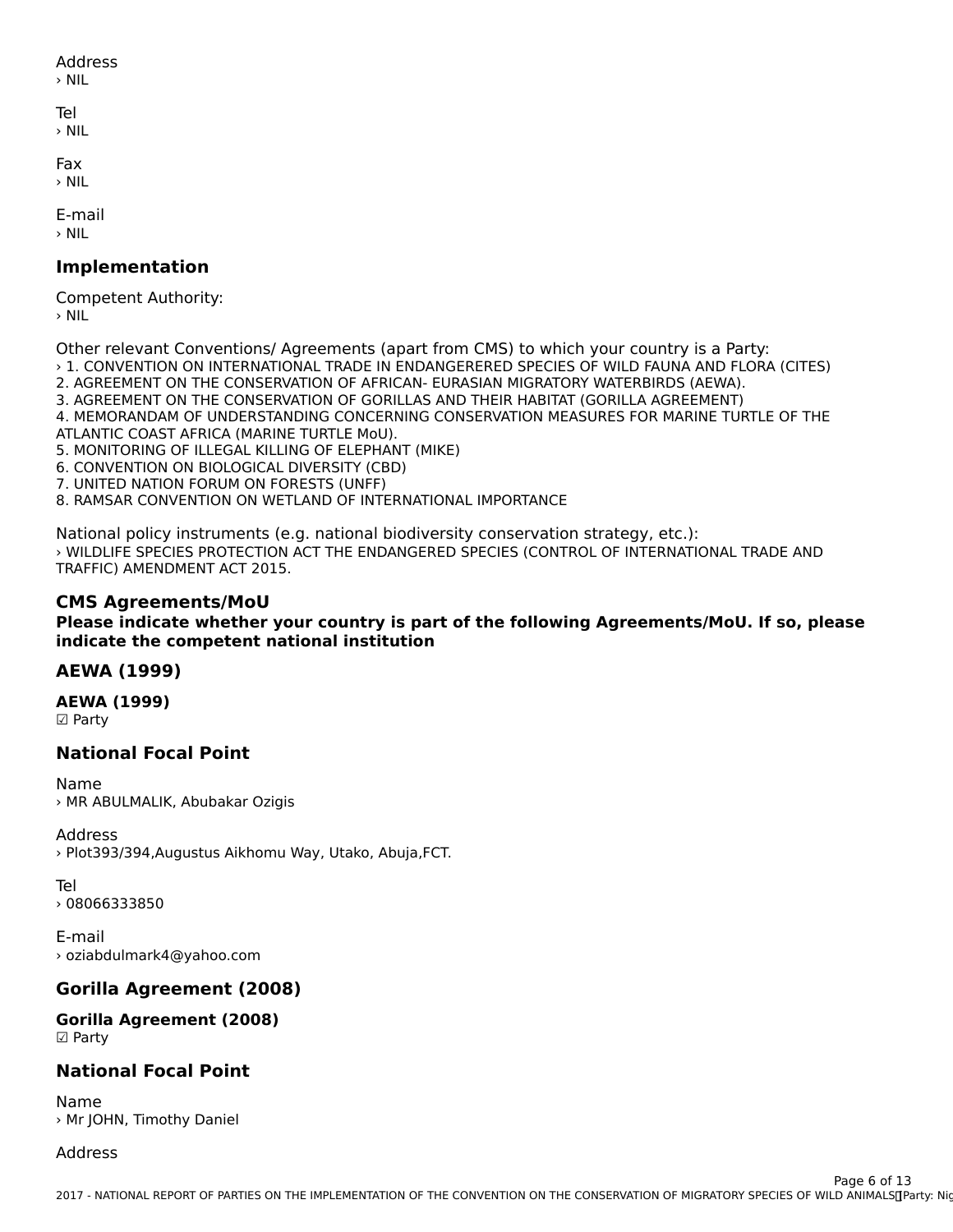› Plot393/394,Augustus Aikhomu Way, Utako, Abuja,FCT.

Tel

› 08052734050

E-mail › timdanjohn@yahoo.com

### **Atlantic Turtles MoU (1999)**

Atlantic Turtles MoU (1999) ☑ Signatory

### **Contact point**

Name› MR JOHN Timothy Daniel

Address › Plot393/394,Augustus Aikhomu Way, Utako, Abuja,FCT.

Tel› 08052734050

Fax › timdanjohn@yahoo.com

# **Competent authority**

Name › Dr (Mrs) EHI-EBWEELE, Elizabeth

Address› Plot393/394,Augustus Aikhomu Way, Utako, Abuja,FCT.

Tel› 08023120106

# **West African Elephants MoU (2005)**

West African Elephants MoU (2005) ☑ Signatory

#### **Competent authority**

Name› DR (MRS) EHI-EBEWELE Elizabeth

Address › Plot393/394,Augustus Aikhomu Way, Utako, Abuja,FCT.

Tel › 08023120106

E-mail› elizaehi@yahoo.com

### **Contact point**

Name› DR (MRS) EHI-EBEWELE Elizabeth

Address › Plot393/394,Augustus Aikhomu Way, Utako, Abuja,FCT.

Tel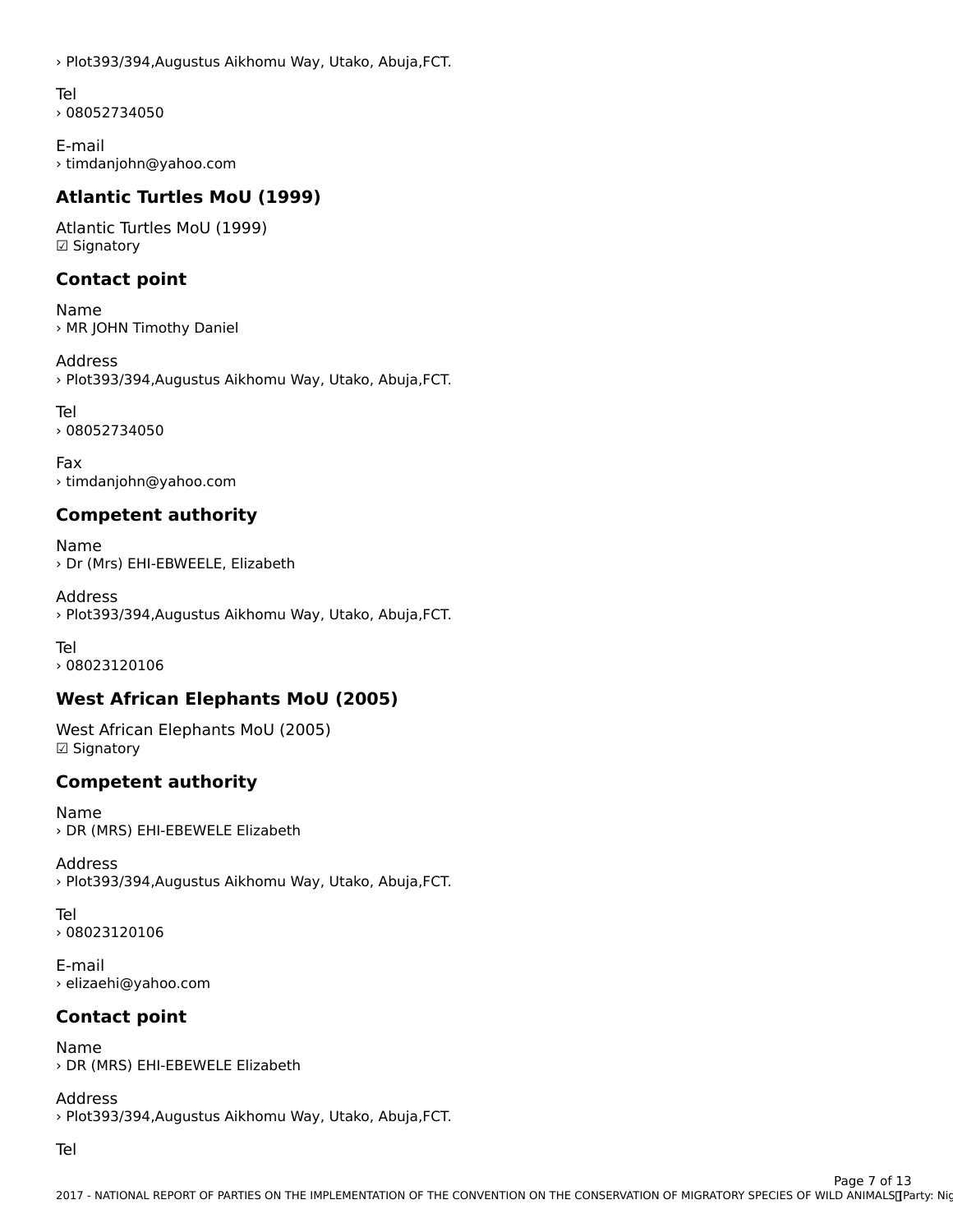› 08023120106

### **Western African Aquatic Mammals MoU (2008)**

Western African Aquatic Mammals MoU (2008) western Antican Aquatic Ma<br>☑ Non-signatory Range State

#### **Birds of Prey (Raptors) MoU (2008)**

Birds of Prey (Raptors) MoU (2008)☑ Non-signatory Range State

### **Sharks MoU (2010)**

Sharks MoU (2010) ☑ Non-signatory Range State

### **Competent authority**

Name › MR AYUBA Bakut Turman

Address› Plot393/394,Augustus Aikhomu Way, Utako, Abuja,FCT.

Tel

› 08034460969

E-mail› ayubabakut@yahoo.com

#### **Contact point**

Name› MR AYUBA Bakut Turman

Address › Plot393/394,Augustus Aikhomu Way, Utako, Abuja,FCT

Tel

› 08034460969

E-mail › ayubabakut@yahoo.com

### **Involvement of other government departments/NGOs/private sector**

1. Which other government departments are involved in activities/initiatives for the conservation of migratory species in your country? (Please list.)

› 1. NIGERIAN CONSERVATION FOUNDATION (NCF) NGO

2. A.P. LEVENTIS ORNITHOLOGICAL RESEARCH INSTITUTE (APLORI) PRIVATE SECTION

2. If more than one government department is involved, describe the interaction/relationship between these government departments:these government departments: › › CORDIAL

3. Has a national liaison system or committee been established in your country?

4. List the main non-governmental organizations actively involved in activities/initiatives for the conservation of migratory species in your country, and describe their involvement: › NIGERIAN CONSERVATION FOUNDATION (NCF) NGO COSERVATION, MONITORING, DOCUMENTATION , AWARENESS CREATION AND EDUCATION

4a. Please provide detail on any devolved government/overseas territory authorities involved. › BIRDLIFE INTERNATIONAL (UK)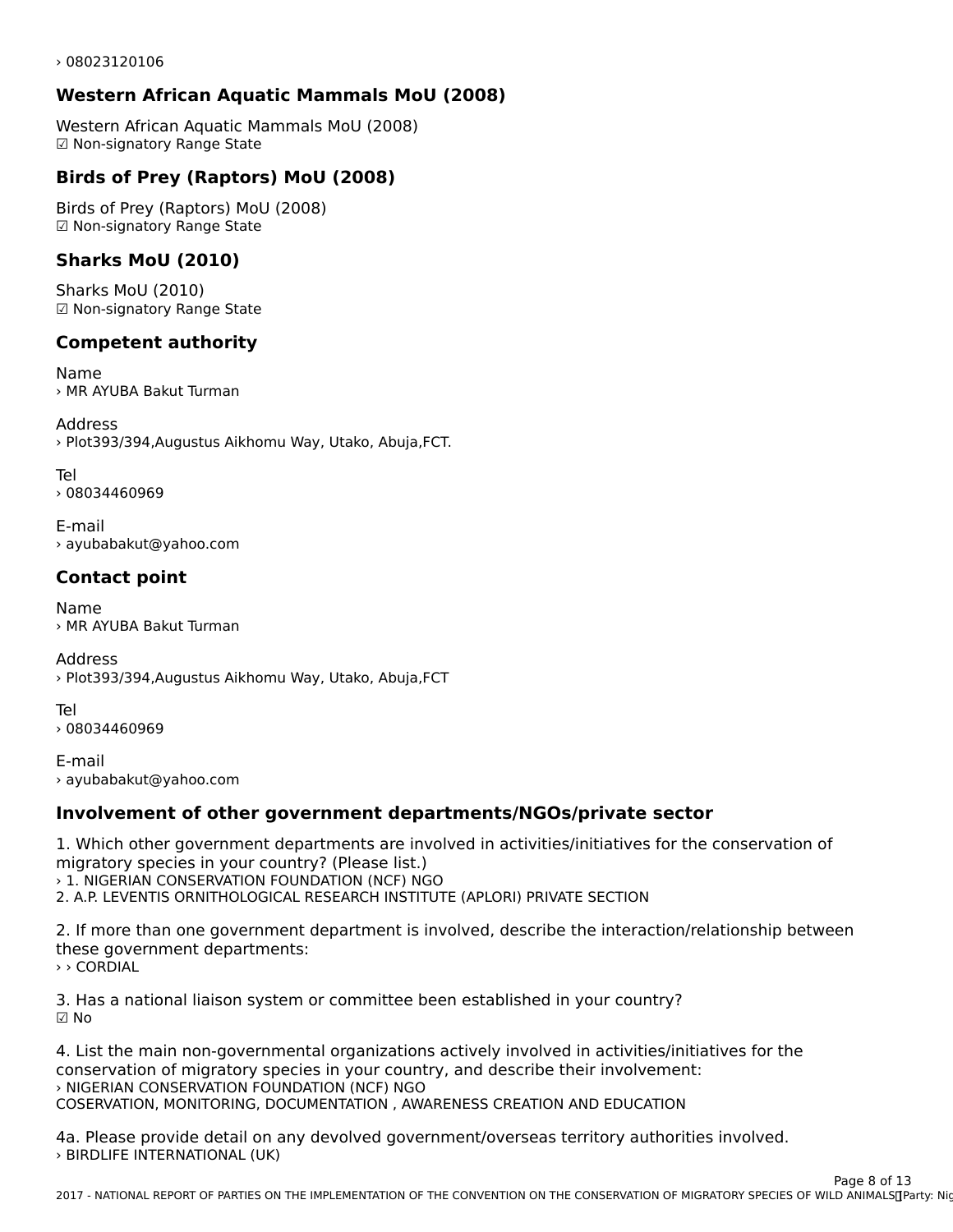5. Describe any involvement of the private sector in the conservation of migratory species in your country: › A.P LEVENTIS ORNOTHOLOGICAL INSITUTE (APLORI)

6. Note any interactions between these sectors in the conservation of migratory species in your country: › YES ,ESPECIALLY ON NATIONAL ACTION PLAN ON MIGRATORY LANDBIRDS AND AEWA COUNTRY REPORT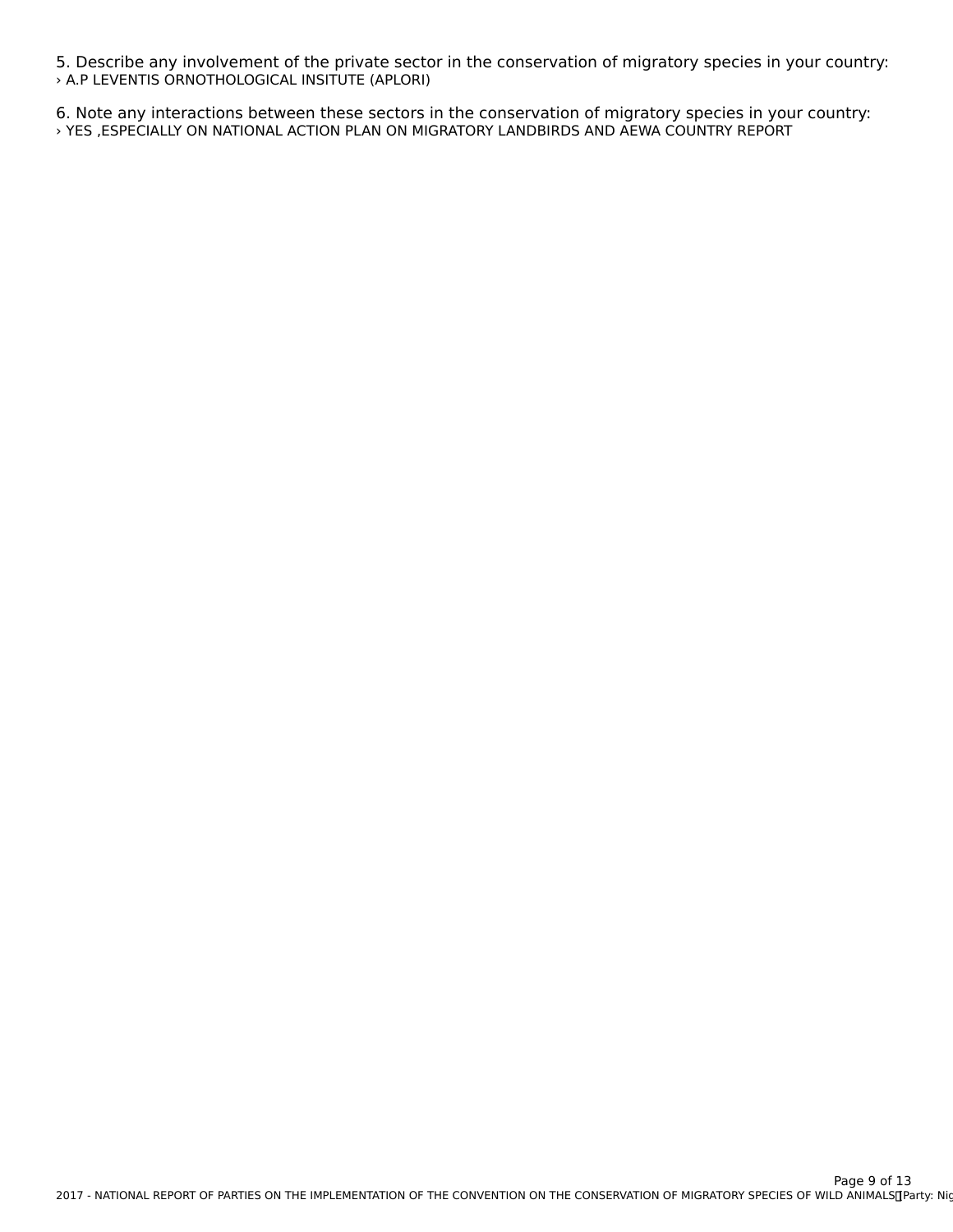# **I(b). Information about involved Authorities**

Identify the ministry, agency/department or organization that is responsible for leading actions relating to Appendix I species

1- Birds

› FEDERAL MINSTRY OF ENVIRONMENT, FEDERAL DEPARTMENT OF FORESTRY, WILDLIFE DIVISION

2- Aquatic Mammals

› FEDERAL MINSTRY OF ENVIRONMENT, FEDERAL DEPARTMENT OF FORESTRY, WILDLIFE DIVISION

3- Reptiles

› FEDERAL MINSTRY OF ENVIRONMENT, FEDERAL DEPARTMENT OF FORESTRY, WILDLIFE DIVISION

4- Terrestrial Mammals

› FEDERAL MINSTRY OF ENVIRONMENT, FEDERAL DEPARTMENT OF FORESTRY, WILDLIFE DIVISION

5- Fish

› FEDERAL MINISTRY OF AGRICULTURE, FEDERAL DEPARTMENT OF FISHRIES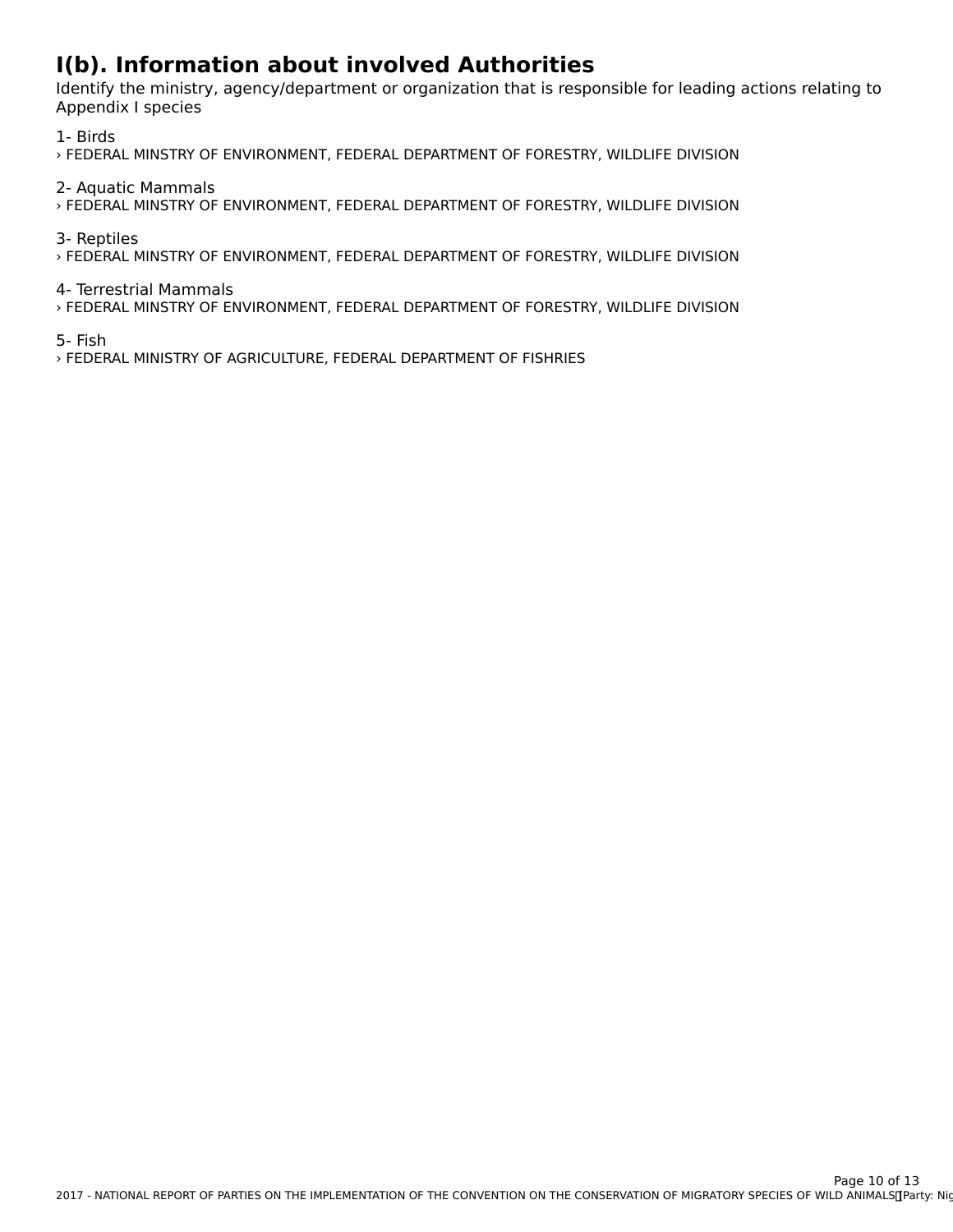# **II. Appendix I species**

#### **1. BIRDS**

### **1.1 General questions on Appendix I bird species**

1. Is the taking of all Appendix I bird species prohibited by the national implementing legislation cited in Table I(a) (General Information)? ☑ Yes

1a. If the taking of Appendix I bird species is prohibited by law, have any exceptions been granted to the prohibition?prohibition?<br>☑ No

If Yes, please provide details (Include the date on which the exception was notified to the CMS Secretariat pursuant to CMS Article III(7):<br>> NO

2. Identify any obstacles to migration that exist in relation to Appendix I bird species:

- ☑ By-catch
- ☑ Habitat destruction
- ☑ Pollution

2a. What actions are being undertaken to overcome these obstacles?

- › 1. AWARENESS AND EDUCATION PROGRAMME.
- **2. ANNUAL WINTER COUNT FOR BIRDS AND RESEARCH**

2b. Please report on the progress / success of the actions taken. › THE ANNUAL WINTER COUNT FOR BIRDS AND RESEARCH IN COLLABORATION WITH NIGERIAN CONSERVATION FOUNDATION AND A.P LEVENTIS ORNOTHOLOGICAL INSTITUTE ( APLORI) SUCCESSFUL.

2c. What assistance, if any, does your country require in order to overcome these obstacles? › CAPACITY BUILDING AND FINANCIAL ASSISSTANCE

3. What are the major pressures to Appendix I bird species (transcending mere obstacles to migration)? ☑ Poaching

3a. What actions have been taken to prevent, reduce or control factors that are endangering or are likely to

#### › STAKEHOLDERS MEETINGS AND AWARENESS CREATION

3b. Please report on the progress / success of the actions taken. › THE POACHING ACTIVITIES HAS REDUCED AND THE COMMUNITIES ARE AWARE OF THE IMPORTANCE OF THE MIGRATORY BIRDS

3c. Describe any factors that may limit action being taken in this regard: › LACK OF CAPACITY BUILDING AND FINANCIAL ASSISTANCE

3d. What assistance, if any, does your country require to overcome these factors? › CAPACITY BUILDING AND FINANCIAL ASSISTANCE

### **1.2 Questions on specific Appendix I bird species**

ITE QUESTIONS ON SPECIFIC APPENDIX I DIVIS SPECIES<br>In the following section, using the table format below, please fill in each Appendix I bird species for which your country is considered to be a nange state. I lease complete each table as appropriate, providing in national reports that have been submitted under other conventions (e.g. Convention on Biologicalni national reports that nave been submitted under other conventions (e.g. convention on biological Diversity, Ramsar Convention, CITES). (Attach annexes as necessary.)

#### **Species name: Aythya nyroca**

2a. Summarise information on population size (if known): za. ∋um<br>☑ unclear

2b. Summarise information on distribution (if known):